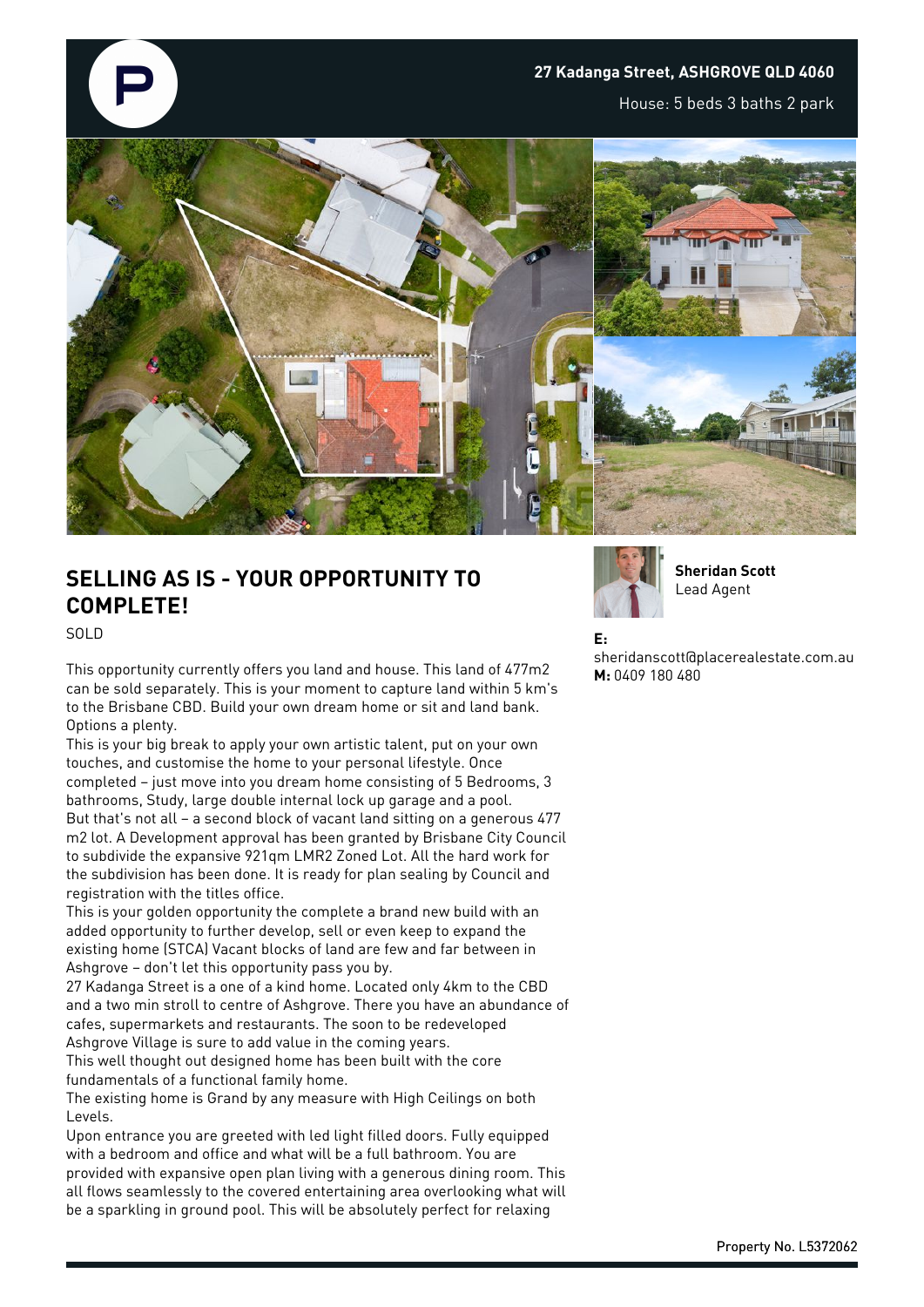## **27 Kadanga Street, ASHGROVE QLD 4060**

House: 5 beds 3 baths 2 park

after a long day or if you are entertaining a large number of guests. Upstairs you are greeted with a further four generous sized bedrooms, a bathroom and another open plan living space. The gives any family the ideal upstairs downstairs separation of living. A well-appointed north facing deck overlooking Memorial Park. The icing on the cake is the spacious and well-presented master bedroom which flows through to a well-positioned walk in wardrobe finished off by a beautifully appointed en suite.

Upon Completion features will include

- Five generously sized and light filled bedrooms.
- Separate generous sized study
- Ducted Air conditioning upstairs and down
- Soaring high ceilings upstairs and down
- Contemporary living with abundance of space throughout.
- Three separate living areas
- Internal lock up garage
- Butler's Pantry

Located in the Kelvin Grove School and Ithaca Creek school catchment, also both Marist Brothers College, Mt Saint Michael's and the in-demand Oakleigh State Primary School are all in close proximity, as are local coffee shops and parks. Such a great location, you'll love living here – Come and see – you won't be disappointed!

## \*\* Disclaimer\*\*

This property is being sold by auction or without a price and therefore a price guide can not be provided. The website may have filtered the property into a price bracket for website functionality purposes.

Whilst all reasonable attempts have been made to verify the accuracy of the information provided, the Selling agents confirm that they cannot guarantee accuracy of the same and accept no liability (express or implied)in the event that any information contained in the document or provided within is inaccurate. Parties must ensure they make their own due diligence enquiries to satisfy themselves about the accuracy of the information. This information provided is indicative only and must not be relied upon unless confirmed by a party through their own due diligence.